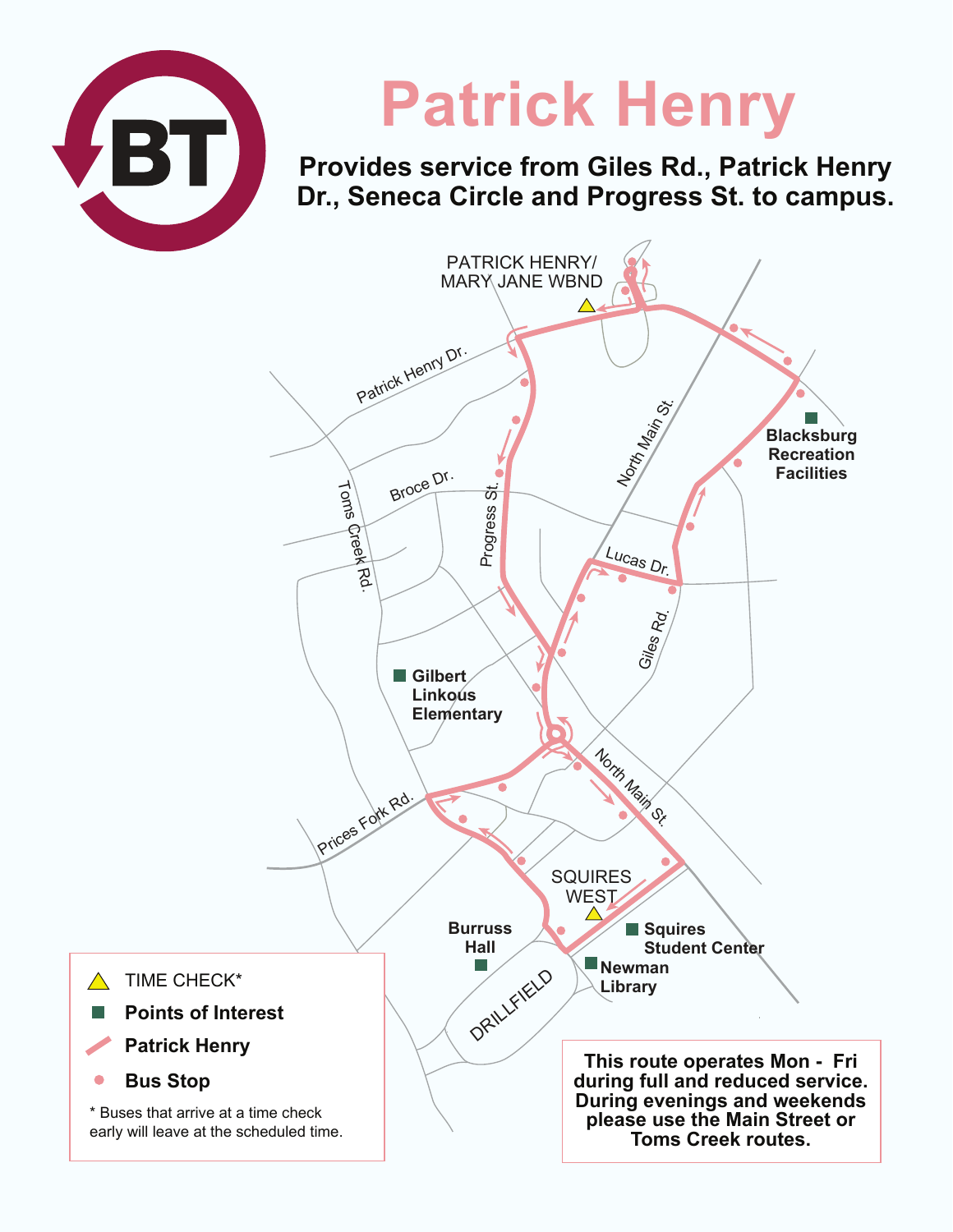### **Patrick Henry "PHD"**

**Provides service along North Main Street, Giles Road, Patrick Henry Drive, Seneca Circle and Progress Street to Campus.**

### **What has changed? Frequencies after 3:30pm on Fridays.**

| <b>Patrick Henry</b>                       |                                | <b>Patrick Henry</b>                         |                                   |
|--------------------------------------------|--------------------------------|----------------------------------------------|-----------------------------------|
| Full Service Monday - Friday until 3:30 pm |                                | Full Service Monday - Thursday after 3:30 pm |                                   |
| <b>Squires West</b>                        | Patrick Henry / Seneca<br>Wbnd | <b>Squires West</b>                          | Patrick Henry / Seneca<br>Wbnd    |
| Stop #1113                                 | Stop #1430                     | Stop #1113                                   | Stop #1430                        |
|                                            | 7:00 AM                        | 3:30 PM                                      | 3:45 PM                           |
|                                            | 7:15 AM                        | 3:45 PM                                      | 4:00 PM                           |
| 7:15 AM                                    | 7:30 AM                        | 4:00 PM                                      | 4:15 PM                           |
| 7:30 AM                                    | 7:45 AM                        | 4:15 PM                                      | 4:30 PM                           |
| 7:45 AM                                    | 8:00 AM                        | 4:30 PM                                      | 4:45 PM                           |
| 8:00 AM                                    | 8:15 AM                        | 4:45 PM                                      | 5:00 PM                           |
| 8:15 AM                                    | 8:30 AM                        | 5:00 PM                                      | 5:15 PM                           |
| 8:30 AM                                    | 8:45 AM                        | 5:15 PM                                      | 5:30 PM                           |
| 8:45 AM                                    | 9:00 AM                        | 5:30 PM                                      | 5:45 PM                           |
| 9:00 AM                                    | 9:15 AM                        | 5:45 PM                                      | 6:00 PM                           |
| 9:15 AM                                    | 9:30 AM                        | 6:00 PM                                      | 6:15 PM                           |
| 9:30 AM                                    | 9:45 AM                        | 6:15 PM                                      | 6:30 PM                           |
| 9:45 AM                                    | 10:00 AM                       | 6:45 PM                                      | 7:00 PM                           |
| 10:00 AM                                   | 10:15 AM                       | 7:15 PM                                      | 7:30 PM                           |
| 10:15 AM                                   | 10:30 AM                       | 7:45 PM                                      | 8:00 PM                           |
| 10:30 AM                                   | 10:45 AM                       | 8:15 PM                                      | 8:30 PM                           |
| 10:45 AM                                   | 11:00 AM                       | 8:45 PM                                      | 9:00 PM                           |
| 11:00 AM                                   | 11:15 AM                       | 9:15 PM                                      | 9:30 PM                           |
| 11:15 AM                                   | 11:30 AM                       |                                              | <b>Patrick Henry</b>              |
| 11:30 AM                                   | 11:45 AM                       |                                              | Full Service Friday after 3:30 pm |
| 11:45 AM                                   | 12:00 PM                       | 3:45 PM                                      | 4:00 PM                           |
| 12:00 PM                                   | 12:15 PM                       | 4:15 PM                                      | 4:30 PM                           |
| 12:15 PM                                   | 12:30 PM                       | 4:45 PM                                      | 5:00 PM                           |
| 12:30 PM                                   | 12:45 PM                       | 5:15 PM                                      | 5:30 PM                           |
| 12:45 PM                                   | 1:00 PM                        | 5:45 PM                                      | 6:00 PM                           |
| 1:00 PM                                    | 1:15 PM                        | 6:15 PM                                      | 6:30 PM                           |
| 1:15 PM                                    | 1:30 PM                        | 6:45 PM                                      | 7:00 PM                           |
| 1:30 PM                                    | 1:45 PM                        | 7:15 PM                                      | 7:30 PM                           |
| 1:45 PM                                    | 2:00 PM                        | 7:45 PM                                      | 8:00 PM                           |
| 2:00 PM                                    | 2:15 PM                        | 8:15 PM                                      | 8:30 PM                           |
| 2:15 PM                                    | 2:30 PM                        | 8:45 PM                                      | 9:00 PM                           |
| 2:30 PM                                    | 2:45 PM                        | 9:15 PM                                      | 9:30 PM                           |
| 2:45 PM                                    | 3:00 PM                        |                                              |                                   |
| 3:00 PM                                    | 3:15 PM                        |                                              |                                   |
| 3:15 PM                                    | 3:30 PM                        |                                              |                                   |

**FULL SERVICE SERVICE**

*Updated 8/12/21*

### **This route does not operate on Weekends; please use the Main Street Route.**

- \* All stops listed are timechecks; buses do not leave these stops before the posted time.
- \* Passengers should be at the bus stop at least 5 minutes before scheduled departure time.
	- \* **Bold** times indicate PM hours.
	- \* For Full, Intermediate or Reduced service informationplease visit

the event calendar at www.ridebt.org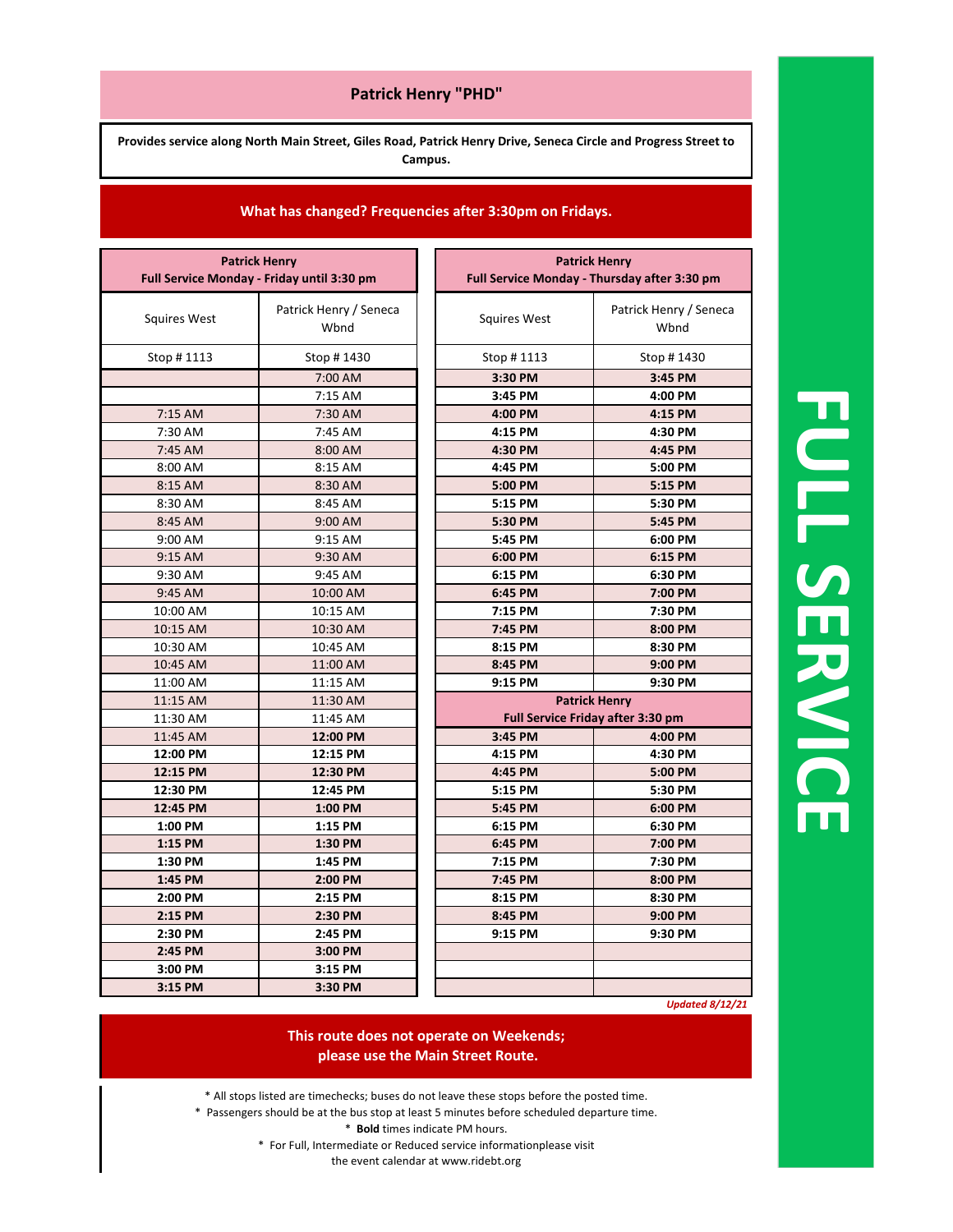**Provides service along North Main Street, Giles Road, Patrick Henry Drive, Seneca Circle and Progress Street to Campus.**

| <b>Patrick Henry</b><br><b>Intermediate Weekday Service</b> |                             |  |  |
|-------------------------------------------------------------|-----------------------------|--|--|
| <b>Squires West</b>                                         | Patrick Henry / Seneca Wbnd |  |  |
| Stop #1113                                                  | Stop #1430                  |  |  |
|                                                             | 7:00 AM                     |  |  |
| 7:15 AM                                                     | 7:30 AM                     |  |  |
| 7:45 AM                                                     | 8:00 AM                     |  |  |
| 8:15 AM                                                     | 8:30 AM                     |  |  |
| 8:45 AM                                                     | 9:00 AM                     |  |  |
| 9:15 AM                                                     | 9:30 AM                     |  |  |
| 9:45 AM                                                     | 10:00 AM                    |  |  |
| 10:15 AM                                                    | 10:30 AM                    |  |  |
| 10:45 AM                                                    | 11:00 AM                    |  |  |
| 11:15 AM                                                    | 11:30 AM                    |  |  |
| 11:45 AM                                                    | 12:00 PM                    |  |  |
| 12:15 PM                                                    | 12:30 PM                    |  |  |
| 12:45 PM                                                    | 1:00 PM                     |  |  |
| 1:15 PM                                                     | 1:30 PM                     |  |  |
| 1:45 PM                                                     | 2:00 PM                     |  |  |
| 2:15 PM                                                     | 2:30 PM                     |  |  |
| 2:45 PM                                                     | 3:00 PM                     |  |  |
| 3:15 PM                                                     | 3:30 PM                     |  |  |
| 3:45 PM                                                     | 4:00 PM                     |  |  |
| 4:15 PM                                                     | 4:30 PM                     |  |  |
| 4:45 PM                                                     | 5:00 PM                     |  |  |
| 5:15 PM                                                     | 5:30 PM                     |  |  |
| 5:45 PM                                                     | 6:00 PM                     |  |  |
| 6:15 PM                                                     | 6:30 PM                     |  |  |
| 6:45 PM                                                     | 7:00 PM                     |  |  |
| 7:15 PM                                                     | 7:30 PM                     |  |  |
| 7:45 PM                                                     | 8:00 PM                     |  |  |
| 8:15 PM                                                     | 8:30 PM                     |  |  |
| 8:45 PM                                                     | 9:00 PM                     |  |  |
| 9:15 PM                                                     | 9:30 PM                     |  |  |
|                                                             | <b>IIndated 8/12/21</b>     |  |  |

*Updated 8/12/21*

\* All stops listed are timechecks; buses do not leave these stops before the posted time.

\* Passengers should be at the bus stop at least 5 minutes before scheduled departure time.

\* **Bold** times indicate PM hours.

\* For Full, Intermediate or Reduced service information please visit the event calendar at www.ridebt.org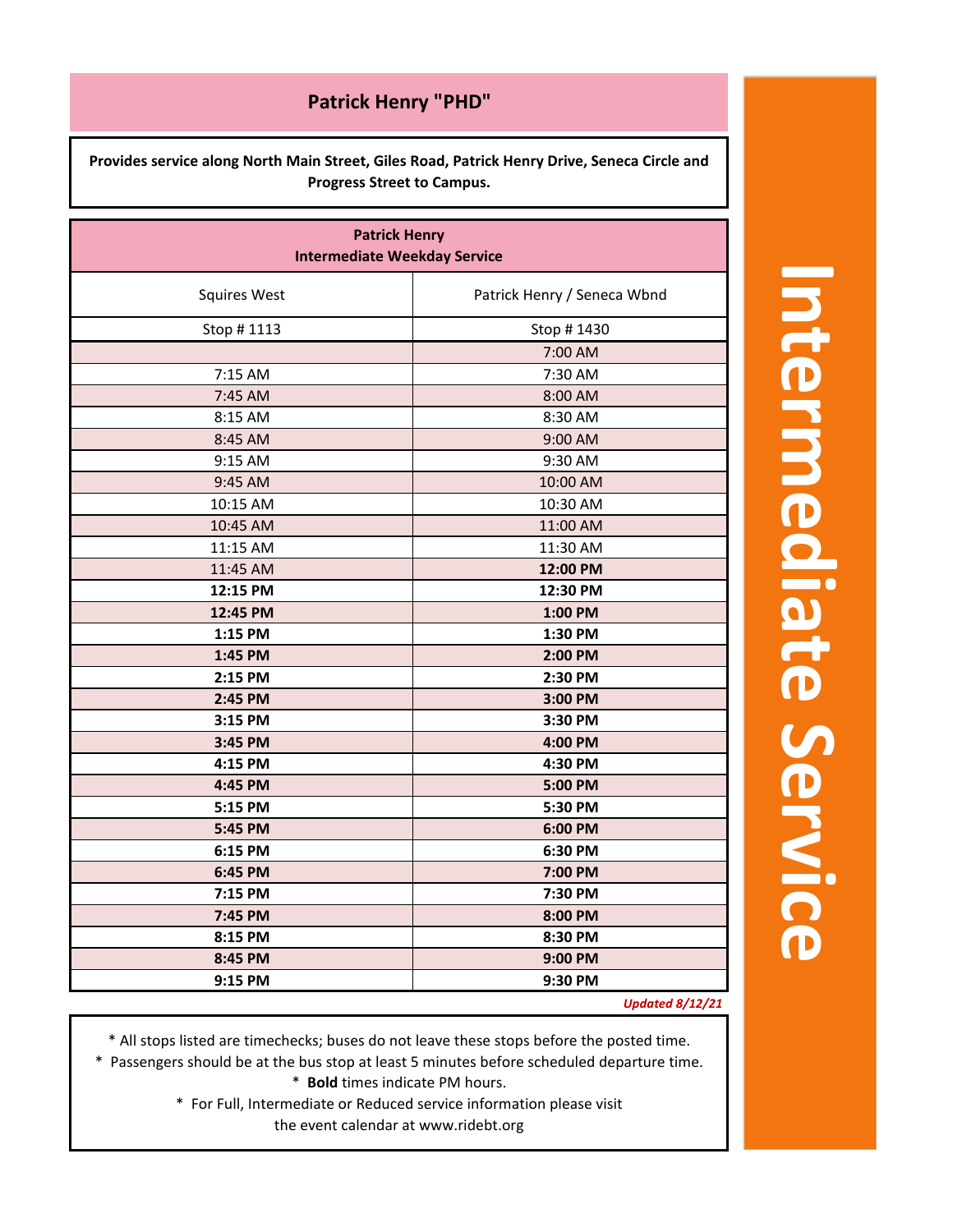**Provides service along North Main Street, Giles Road, Patrick Henry Drive, Seneca Circle and Progress Street to Campus.**

| <b>Patrick Henry</b><br><b>Reduced Service Weekdays</b> |                             |  |  |
|---------------------------------------------------------|-----------------------------|--|--|
| <b>Squires West</b>                                     | Patrick Henry / Seneca Wbnd |  |  |
| Stop # 1113                                             | Stop # 1430                 |  |  |
|                                                         | 7:00 AM                     |  |  |
| 7:15 AM                                                 | 7:30 AM                     |  |  |
| 7:45 AM                                                 | 8:00 AM                     |  |  |
| 8:15 AM                                                 | 8:30 AM                     |  |  |
| 8:45 AM                                                 | 9:00 AM                     |  |  |
| 9:15 AM                                                 | 9:30 AM                     |  |  |
| 9:45 AM                                                 | 10:00 AM                    |  |  |
| 10:15 AM                                                | 10:30 AM                    |  |  |
| 10:45 AM                                                | 11:00 AM                    |  |  |
| 11:15 AM                                                | 11:30 AM                    |  |  |
| 11:45 AM                                                | 12:00 PM                    |  |  |
| 12:15 PM                                                | 12:30 PM                    |  |  |
| 12:45 PM                                                | 1:00 PM                     |  |  |
| 1:15 PM                                                 | 1:30 PM                     |  |  |
| 1:45 PM                                                 | 2:00 PM                     |  |  |
| 2:15 PM                                                 | 2:30 PM                     |  |  |
| 2:45 PM                                                 | 3:00 PM                     |  |  |
| 3:15 PM                                                 | 3:30 PM                     |  |  |
| 3:45 PM                                                 | 4:00 PM                     |  |  |
| 4:15 PM                                                 | 4:30 PM                     |  |  |
| 4:45 PM                                                 | 5:00 PM                     |  |  |
| 5:15 PM                                                 | 5:30 PM                     |  |  |
| 5:45 PM                                                 | 6:00 PM                     |  |  |
| 6:15 PM                                                 | 6:30 PM                     |  |  |
| 6:45 PM                                                 | 7:00 PM                     |  |  |
| 7:15 PM                                                 | 7:30 PM                     |  |  |
| 7:45 PM                                                 | 8:00 PM                     |  |  |
| 8:15 PM                                                 | 8:30 PM                     |  |  |
| 8:45 PM                                                 | 9:00 PM                     |  |  |
| 9:15 PM                                                 | 9:30 PM                     |  |  |

**Reduced Service**

*Updated 8/12/21*

# **This route does not operate on Weekends; please use the Main Street Route.**

\* All stops listed are timechecks; buses do not leave these stops before the posted time.

\* Passengers should be at the bus stop at least 5 minutes before scheduled departure time.

\* **Bold** times indicate PM hours.

\* For Full, Intermediate or Reduced service information please visit the event calendar at www.ridebt.org